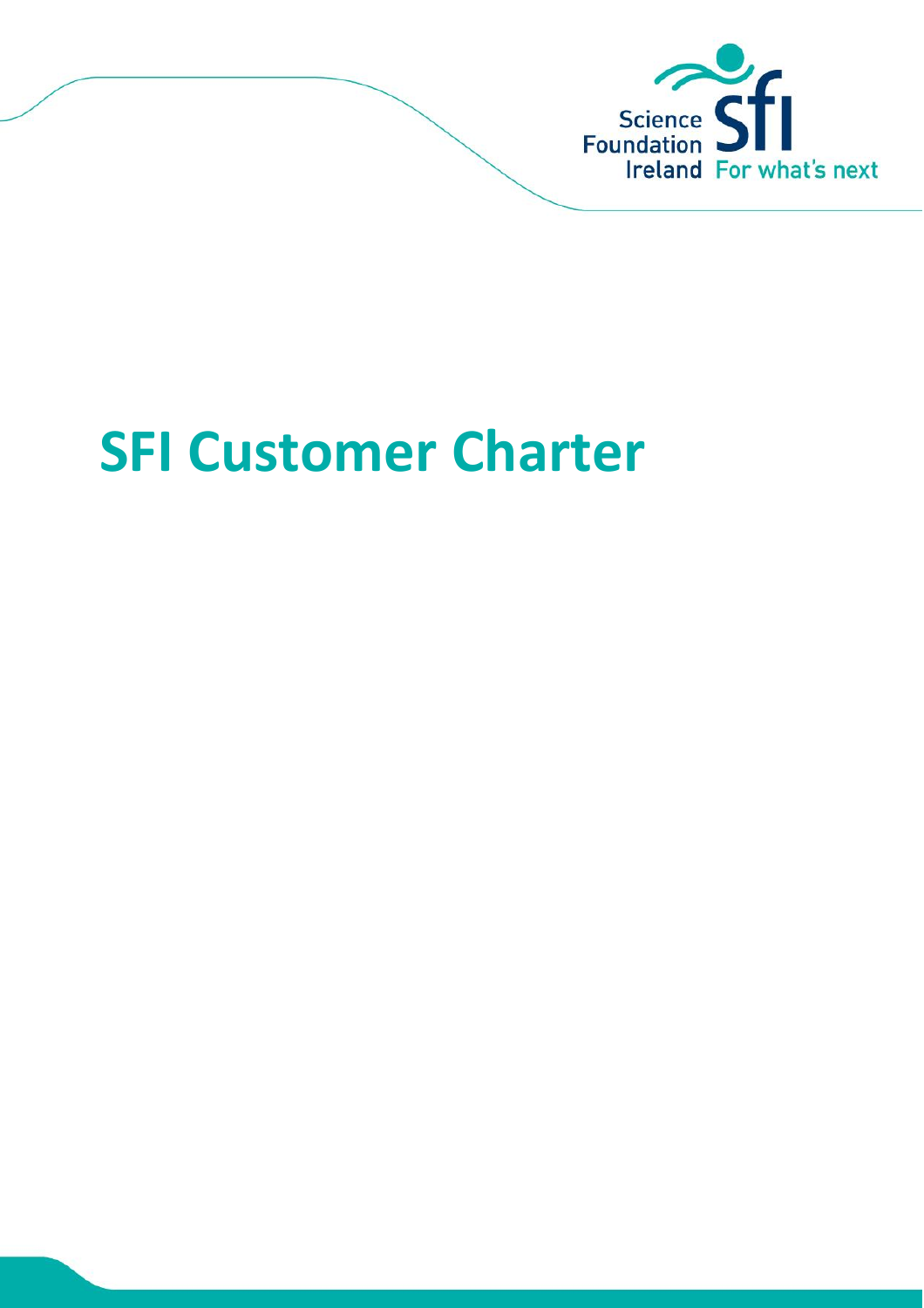

#### Science Foundation Ireland Vision

Ireland will be a global leader in scientific and engineering research, discovery and innovation.

#### Science Foundation Ireland Mission:

Science Foundation Ireland will progress Ireland's society and economy by supporting the best scientific and engineering research while building an awareness of the role, impact and opportunities science creates.

#### Core Values:

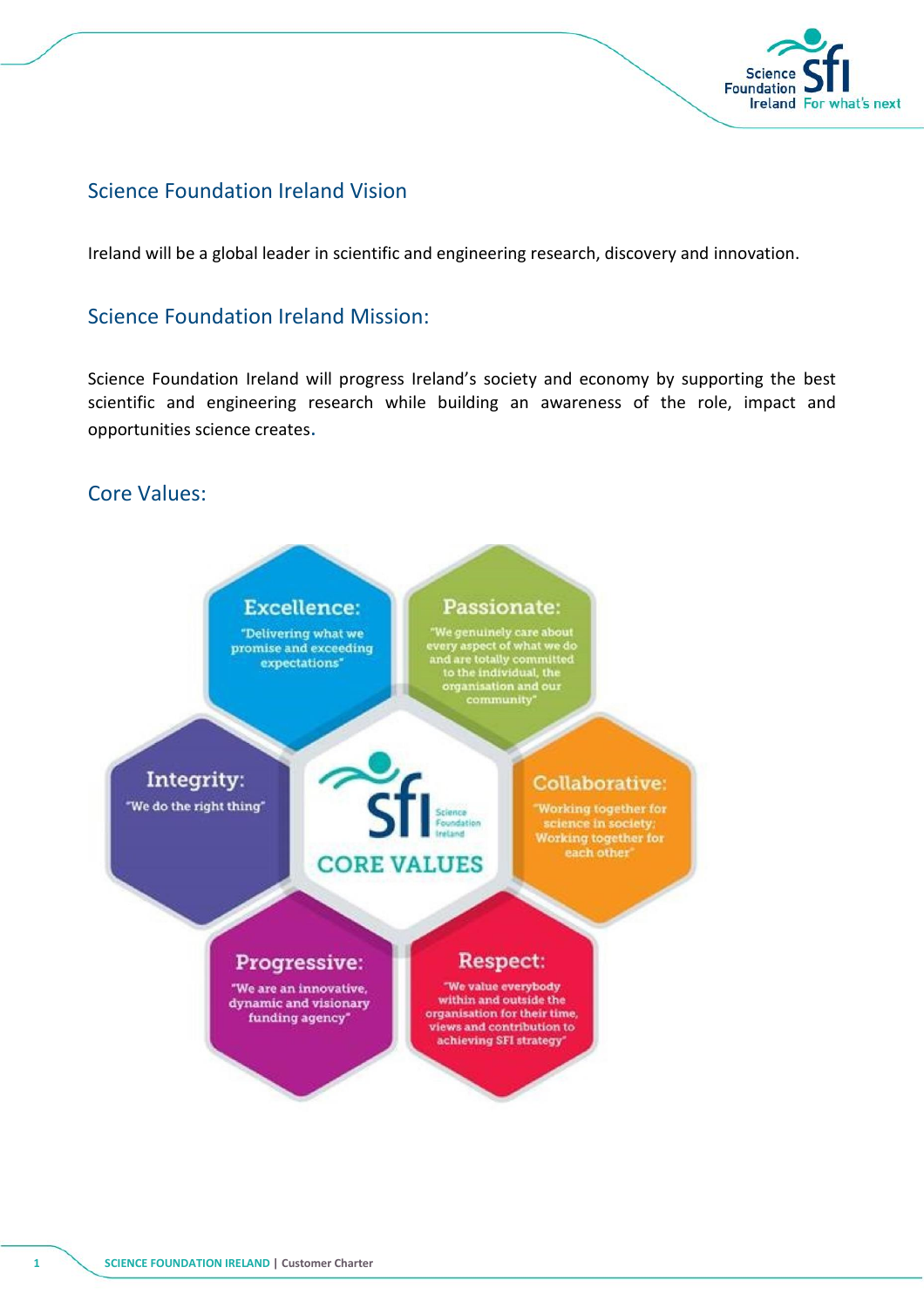

## About Science Foundation Ireland:

Science Foundation Ireland funds oriented basic and applied research in the areas of science, technology, engineering, and mathematics (STEM) which promotes and assists the development and competitiveness of industry, enterprise and employment in Ireland. The Foundation also promotes and supports the study of, education in and engagement with, STEM and promotes an awareness and understanding of the value of STEM to society and in particular to the growth of the economy. See [www.sfi.ie](http://www.sfi.ie/)

## Purpose of the Charter:

This Charter sets out the manner in which customers will be assisted in their dealings with Science Foundation Ireland. It also sets out the standards and quality of service which clients and members of the public can expect from Science Foundation Ireland. The users of Science Foundation Ireland services, in the private and public sectors, are very important to us and it is in our best interest to develop a good working relationship with them. We welcome your feedback. Our Customer Comment Form is available on our website - [http://www.sfi.ie/contact-us/contact](http://www.sfi.ie/contact-us/contact-form.html)[form.html](http://www.sfi.ie/contact-us/contact-form.html)

The Science Foundation Ireland Customer Charter has been developed as a Charter with the following headings:

| 1. Courtesy and Helpfulness | 2. Responding to Customers |
|-----------------------------|----------------------------|
| 3. Confidentiality          | 4. Information             |
| 5. Irish Language           | 6. Equality and Diversity  |
| 7. Redress                  | 8. Internal Customer       |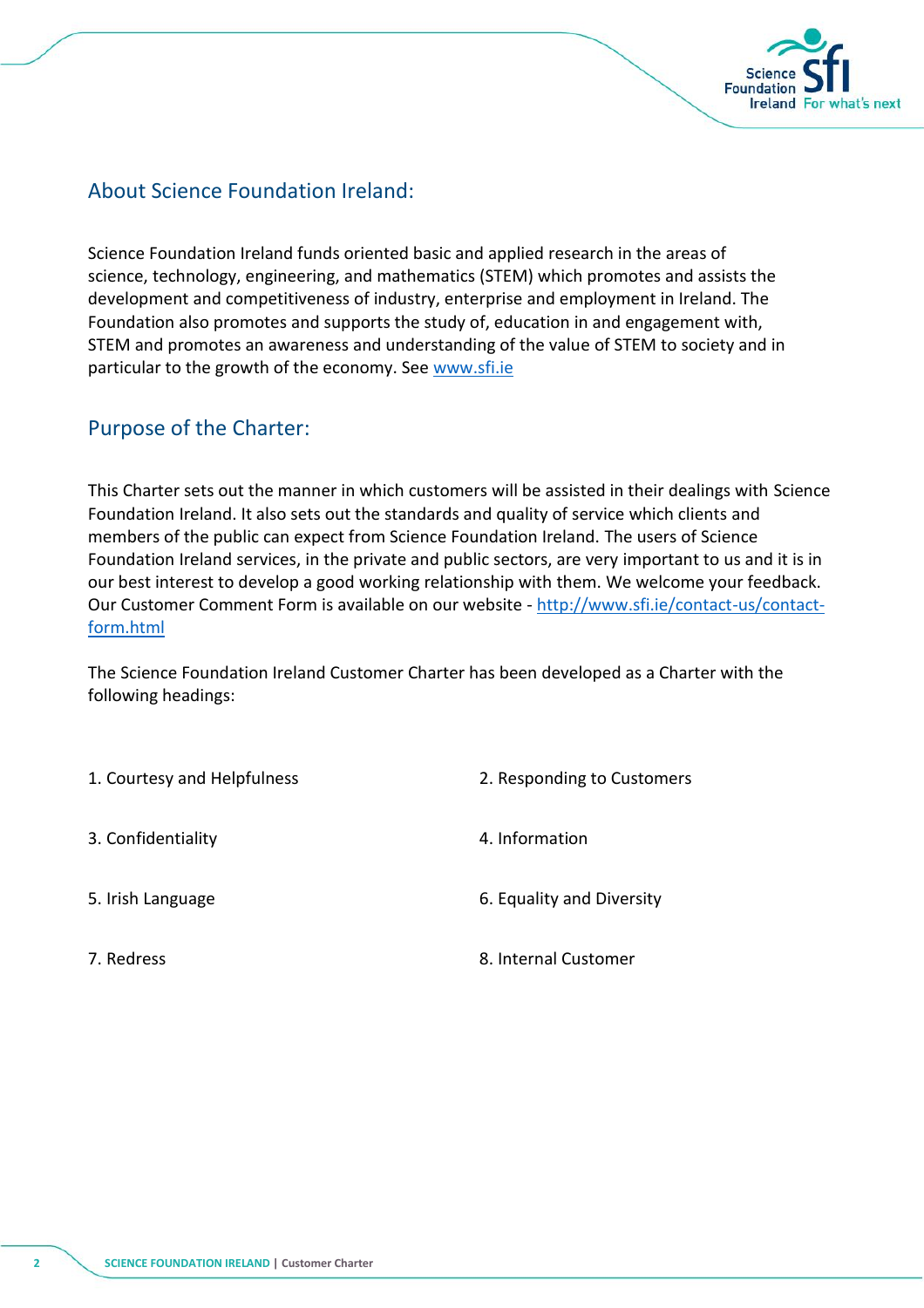

## 1. Courtesy and Helpfulness:

Science Foundation Ireland staff will at the outset identify themselves to customers and will provide a speedy, professional, courteous and responsible service.

#### 2. Responding to Customers:

Science Foundation Ireland will put customers in touch with appropriate members of staff without delay. Queries will be dealt with quickly and efficiently. If this is not immediately possible, the customer will be informed and will be responded to within an agreed time period. Science Foundation Ireland will keep its services and the operation of its Users' Charter under review.

#### 3. Confidentiality:

Science Foundation Ireland will respect our customers' privacy. We will not disclose any information about a customer without consent, except as permitted by Law. As outlined in the Industrial Development (Science Foundation Ireland) Act, 2003 Science Foundation Ireland operates a code of practice, which ensures that information provided to Science Foundation Ireland will be treated with the strictest respect for customer confidentiality subject to any obligations under law including the Freedom of Information Acts 1997 and 2003 or in response to questions, debates or other parliamentary procedures in or of the Oireachtas (the Irish Parliament).

# 4. Information:

Accurate and timely information will be provided in relation to any queries on Science Foundation Ireland services. Responses to queries will be thorough and substantive.

The business hours of Science Foundation Ireland are 9.00am to 5.30pm, Monday –Thursday, 9.00am to 5.00pm Friday. Information about Science Foundation Ireland can be found on our website and social media forums, which are user friendly and up-to-date.

Website: [www.sfi.ie](http://www.sfi.ie/) Twitter: @scienceireland.ie Facebook: sciencefoundationireland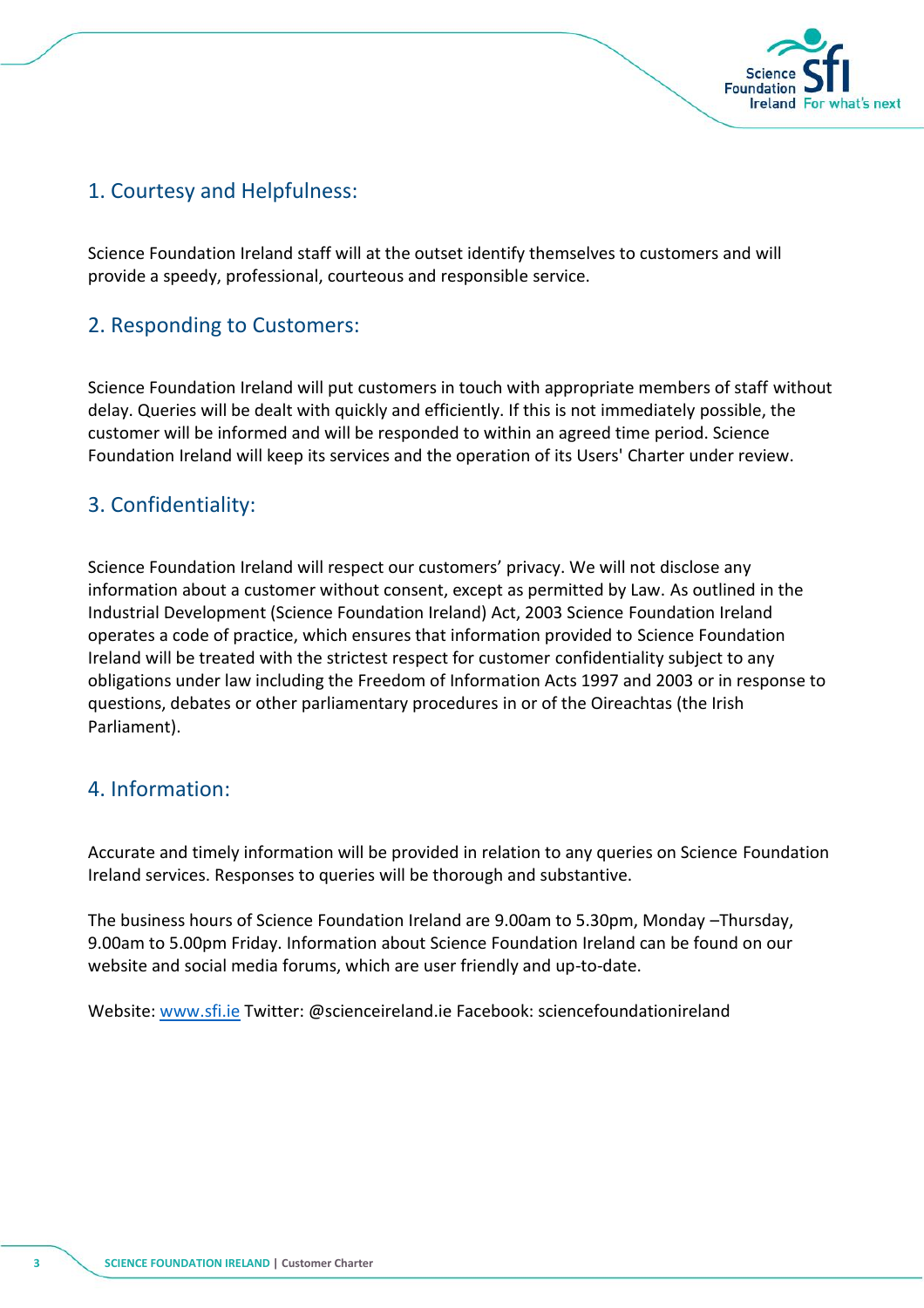

## 5. Official Languages Act 2003:

The Act has the primary objective of ensuring availability and a higher standard of public services through Irish or English. Science Foundation Ireland will facilitate bi-lingual (English/Irish) requests to the maximum possible extent. All requests in Irish should be directed to:

> Kim Lavelle l Board Secretary & CRO Science Foundation Ireland Three Park Place, Hatch Street, Dublin 2 Main Telephone: +353 1 607 3200 E-mail: kim.lavelle@sfi.ie

#### 6. Equality and Diversity

We will raise equality and diversity awareness levels throughout the agency through training, information and communication. In our dealings with customers, we will ensure the rights to equal treatment established by equality legislation are upheld. We aim to ensure that our facilities and resources are fully accessible in line with the Disability Act 2005. Any queries in relation to accessibility should be directed to Human Resources, Science Foundation Ireland.

#### 7. Redress:

Science Foundation Ireland regards feedback as the key to understanding the needs and expectations of our customers. Science Foundation Ireland encourage staff to use their day-to-day contact with customers as a means of gathering feedback on the quality of service provided. Any complaint regarding the services of Science Foundation Ireland will be reviewed as a matter of priority. Any complaint which is not resolved to the satisfaction of the complainant should be forwarded in writing to:

> Mr Donal Keane Chief Operations Officer Science Foundation Ireland Three Park Place, Hatch Street, Dublin 2 Or via e-mail: [donal.keane@sfi.ie](mailto:donal.keane@sfi.ie)